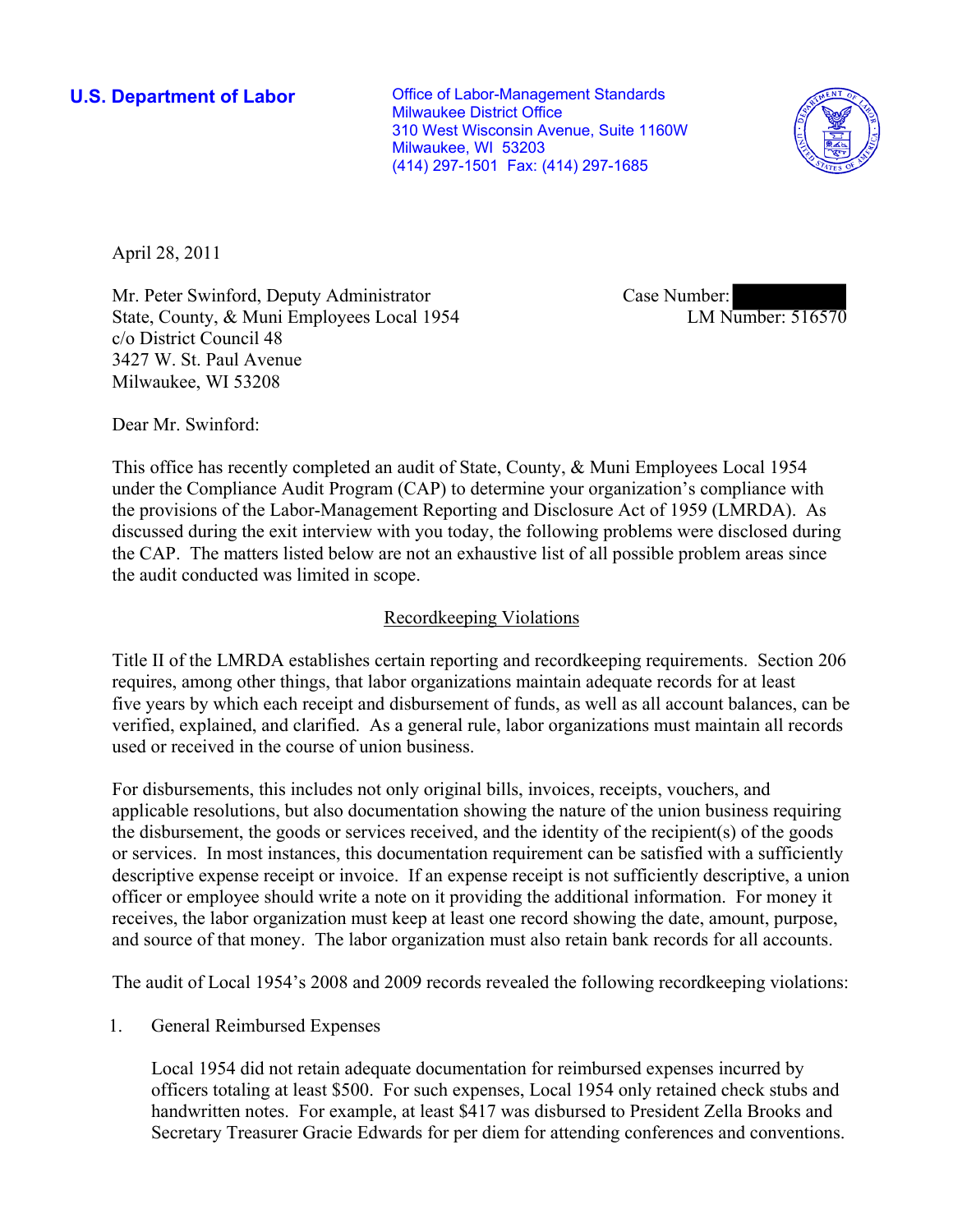However, the only records retained to support those expenses were copies of the canceled checks and the check stubs that only identified the dates for which per diem was paid, and did not identify the rate of per diem claimed or the location traveled to. In the case of per diem payments to officers for travel on union business, Local 1954 must maintain records which identify the business purpose of each trip, the dates of travel, the destination, and the per diem rate paid.

During the exit interview, I provided a compliance tip sheet, *Reimbursed Travel Expense Payments,* which contained a sample of an expense voucher Local 1954 may use to satisfy this requirement. The sample identifies the type of information and documentation that the local must maintain for officer expenses. As noted above, labor organizations must retain original receipts, bills, and vouchers for all disbursements. The president and treasurer (or corresponding principal officers), who are required to sign your union's LM report, are responsible for properly maintaining union records.

2. Reimbursed Auto Expenses

President Zella Brooks received a reimbursement for business use of her personal vehicle totaling at least \$150 during 2008. However, the only record maintained in support of this mileage expense was a check stub that indicated "mileage" and listed dates of travel. For mileage expenses, Local 1954 must maintain records which identify the dates of travel, locations traveled to and from, and number of miles driven. The record must also show the business purpose of each use of a personal vehicle for business travel by an officer or employee who was reimbursed for mileage expenses.

3. Direct Disbursements to Vendors

Adequate documentation was not retained for some disbursements for travel to conferences and conventions issued directly to vendors for airfare and lodging, totaling at least \$1,800. Local 1954 often failed to maintain the original supporting documentation or retained no documentation for these disbursements. For example, President Zella Brooks and Gracie Edwards traveled to Green Bay, WI for the People's Conference. Checks were issued to the hotel for lodging, but no hotel folio was found in the records. In addition, Local 1954 often retained photocopies of supporting documentation rather than the original, which are not sufficient to meet the recordkeeping requirement. As noted above, labor organizations must retain original receipts, bills, and vouchers for all disbursements.

4. Receipt Dates not Recorded

Local 1954 maintained no record of its receipts other than copies of bank deposit tickets which identified the source and amount of all receipts, but not the dates that funds were received. Unions must retain receipts records which show the date, amount, and source of all receipts. The date of receipt is required to be recorded in union records to verify, explain, or clarify amounts required to be reported in Statement B (Receipts and Disbursements) of the LM-3. The LM-3 instructions for Statement B state that the labor organization must record receipts when it actually receives money and disbursements when it actually pays out money.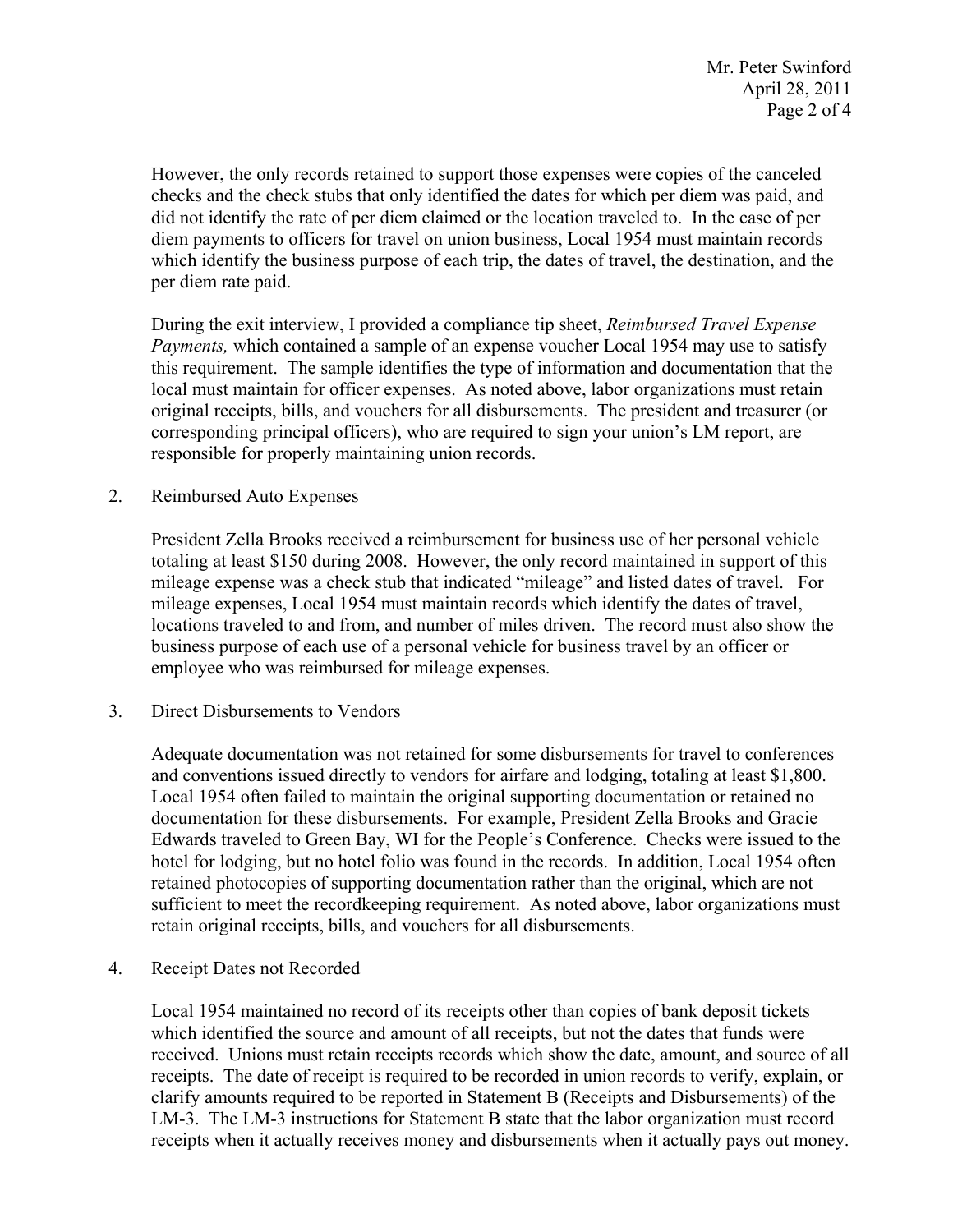Failure to record the date money was received could result in reporting some receipts on the LM-3 for a different year than the year it actually received them.

# Reporting Violations

The audit disclosed a violation of LMRDA Section 201(b), which requires labor organizations to file annual financial reports accurately disclosing their financial condition and operations. The Labor Organization Annual Report (Form LM-3) filed by Local 1954 for the fiscal year ended December 31, 2009, was deficient in the following areas:

### 1. Disbursements to Officers

Local 1954 did not include reimbursements to officers totaling at least \$150 in 2009 in the amounts reported Item 24 (All Officers and Disbursements to Officers). In addition, review of the 2008 records and LM-3 report indicates that Local 1954 did not include reimbursements to officers totaling at least \$1,700 in the amounts reported as paid to officers in Item 24. Local 1954's check stubs indicate that President Zella Brooks, Secretary Treasurer Gracie Edwards, and Vice President Mike Balistriere received expense payments during 2008 and 2009. However, nothing was reported next to their names in Item 24 for fiscal year ended 2008 or 2009. It appears that that these disbursements were erroneously included in the amounts reported in Item 48 (Office & Administration Expense) and Item 54 (Other Disbursements).

Most direct disbursements to Local 1954 officers and some indirect disbursements made on behalf of its officers must be reported in Item 24. A "direct disbursement" to an officer is a payment made to an officer in the form of cash, property, goods, services, or other things of value. See the instructions for Item 24 for a discussion of certain direct disbursements to officers that do not have to be reported in Item 24. An "indirect disbursement" to an officer is a payment to another party (including a credit card company) for cash, property, goods, services, or other things of value received by or on behalf of an officer. However, indirect disbursements for temporary lodging (such as a union check issued to a hotel) or for transportation by a public carrier (such as an airline) for an officer traveling on union business should be reported in Item 48 (Office and Administrative Expense).

## 2. Statement A (Cash Balances)

Local 1954 incorrectly overreported the cash balances at the beginning and end of the reporting period in Item 25 (Cash). Local 1954 failed to maintain a book balance during the year. Local 1954's bank statements show the beginning cash balance for 2009 is \$36,705.89. However, \$47,181 is reported in Item 25A (Cash – Start of the Reporting Period). Further, Local 1954's bank statements show at the end of the year was \$37,102.75, but \$47,053 is reported in Item 25B (Cash – End of the Reporting Period). The instructions for Item 25 state that the union should obtain account balances from its books as reconciled to the balances shown on bank statements. Local 1954 records reflect that book balances were not retained and union records were never reconciled to bank figures.